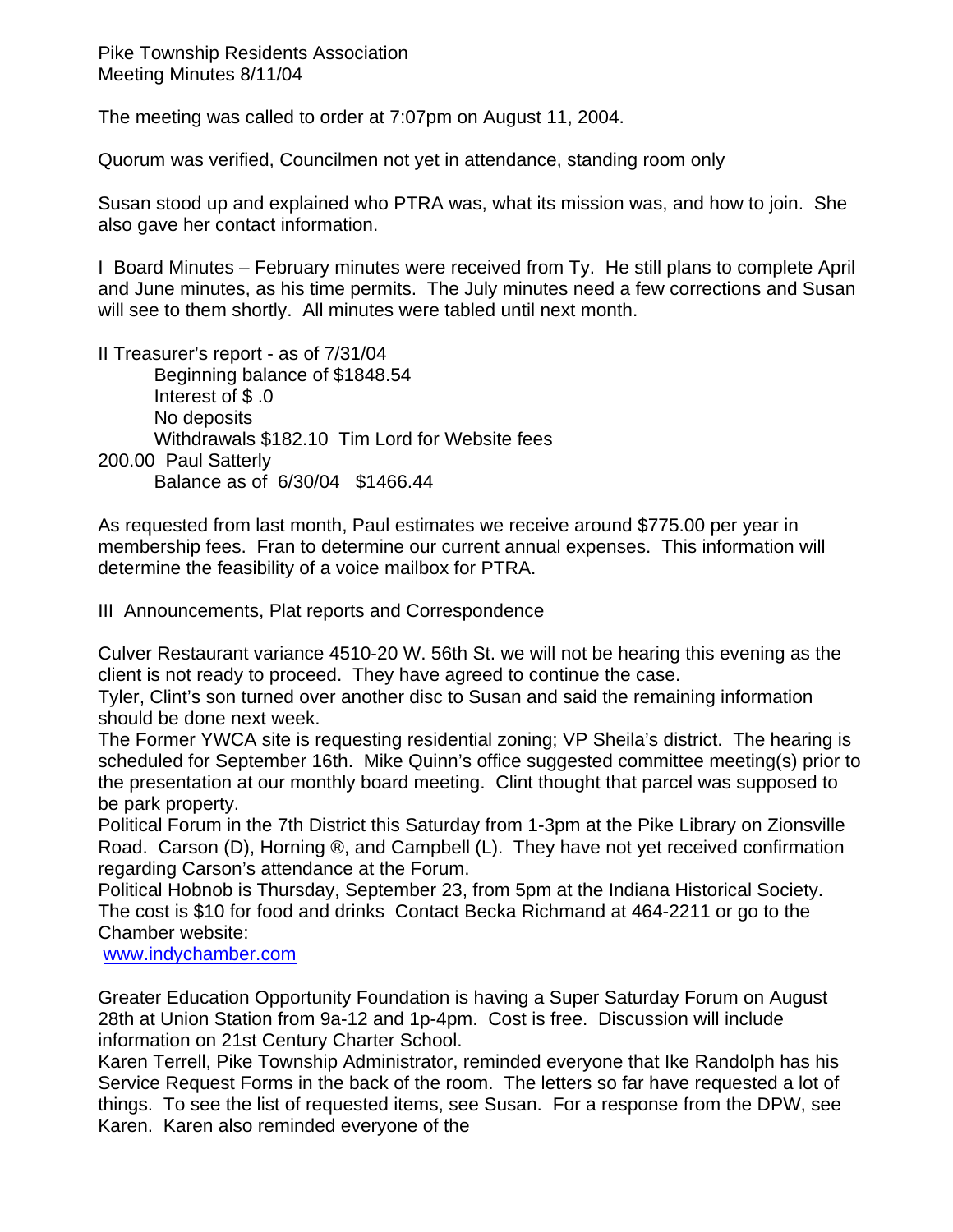tree sale in Normandy Farms. Karen will send out email on the details again. Or you could check the PTRA website.

## IV Liquor Permits

The only liquor permit under consideration was a Beer, Wine, Liquor renewal for 7010 Shore Terrace. The hearing is August 16th.

## V Land Use – Preliminary Proposal

Mike Wukmer, came before PTRA to discuss the former Shell gas Station at 86th St & Northwest Blvd. BPAmoco would like to get a BP station open as quickly as possible using the current buildings and canopy on site. They would bring in their own underground tanks. Essentially substitute a new name on the gas station. The current commitments specify Shell station only. Requesting a substitution of BP in the Commitments. Pat suggested the commitments should state no alcohol sold at that location.

In the future, if the location proves to be as successful as expected, then it will be rebuilt similar to the one at 71st & Woodland.

BP would be welcomed and we would like to revisit the commitments of 10 years ago. We will be requesting a no sale of alcohol commitment. There ensued some discussion of cold beer versus warm beer.

## VI Land Use – Old Business

5241 Walt Place – 2004-UV1-017 H & B Industries, LLC (Dynaloy) Susan reviewed PTRA's process for zoning/variance petitions and the Board of Zoning Appeals procedures. The hearing is scheduled for Aug. 17 starting at 1pm on the 2nd floor of the City County Building. It is best to enter off Market Street and go through security check there.

Drew Scolnik, Dan Detzler, Bob Fuller, Diane Shaley and Bob Thor were present to make the Dynaloy presentation to PTRA. The current I-3 zoning classification would not allow chemical use; therefore, they are seeking a special exception variance of use for the chemical component and an elimination of the landscaping requirements of the I-3 classification. There are power lines to the immediate east; Power Company does not allow plantings within their easement. New building will be constructed on site. They said they would be blending specialty chemicals, not manufacturing chemical solvents, not raw materials. Currently the proposed blending operation would occupy 12% of the 30,000 Sq. Ft building they are proposing. They provided the results of a study done by Purdue regarding emissions.

Brian Sauer, Pike Township Fire Marshall, reported the Fire Department was not in opposition to or in support of the project. Their job would be to oversee the project and building compliance. The operation did not meet requirements for environmental tracking.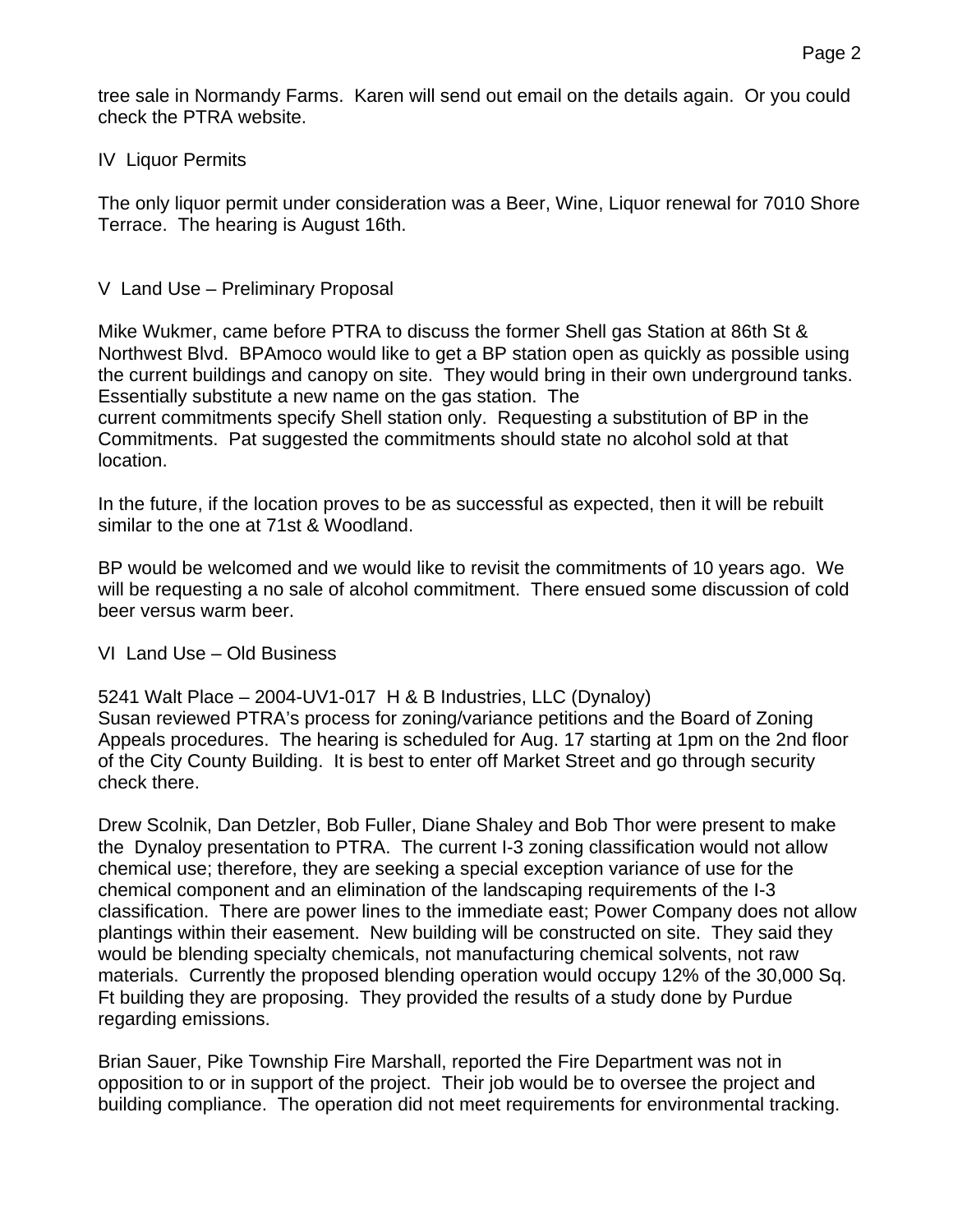Todd Schull, Saddlebrook HOA President, reported the Saddlebrook Neighborhood Association had voted unanimously to oppose this request for variance. A discussion ensued regarding flooding and drainage issues currently in place and how the new project would increase those issues.

Christy Laturno, from Saddlebrook South and Central, stated that presentation did not meet the findings of fact necessary to warrant granting the zoning modification. (that the process was not hazardous because…; that the change would not generate a substantial decrease in the value and use of the surrounding properties, that a strict application of the zoning produces a hardship on the business, that the comprehensive plan for the area would not be substantially disrupted…)

Vicki Knight from the Beechwood Heights area had concerns regarding the changes and the well water, septic tanks in the neighborhood since the property in question is at a higher elevation.

Ron Barker the Shadow Point resident closest to the property pointed out that the Research and Development aspect of their business could mean anything. He also stressed that the combination of risks due to the surrounding conditions were not being properly addressed, (Rail line, power lines, oil pipe line.)

Laura Guissani from Melbourne Place read a neighborhood letter opposing the project.

Anita Taylor, a Shadow Point resident pointed out the proximity of Guion Creek Elementary School and Guion Creek Middle School.

A Deer Creek Estates resident was concerned for the safety of school children.

Diane Shaley, the Dynaloy Chemist, reported that the only Sera compound on site was Glycol Ether.

The commitments were read to the attendees.

Another Deer Creek Estates resident was concerned with property values. He also indicated that if we did not want a chemical plant on this site to be at the hearing.

Traffic was mentioned. In particular, the traffic at 56 & Guion was mentioned as being already a problem. The speaker speculated about truck traffic in the neighborhoods when the truckers were looking for Dynaloy.

Another speaker questioned why this site? Why not in Plainfield for airport access? Dynaloy responded that this site was the right size, many other sites too large for their use.

Don Bryson asked why they won't agree in the commitments to no level 4 chemicals. This leaves us open to having level 4 chemicals in the future and reactive chemicals. Dynaloy did not want to limit its R & D efforts in the future with restrictions.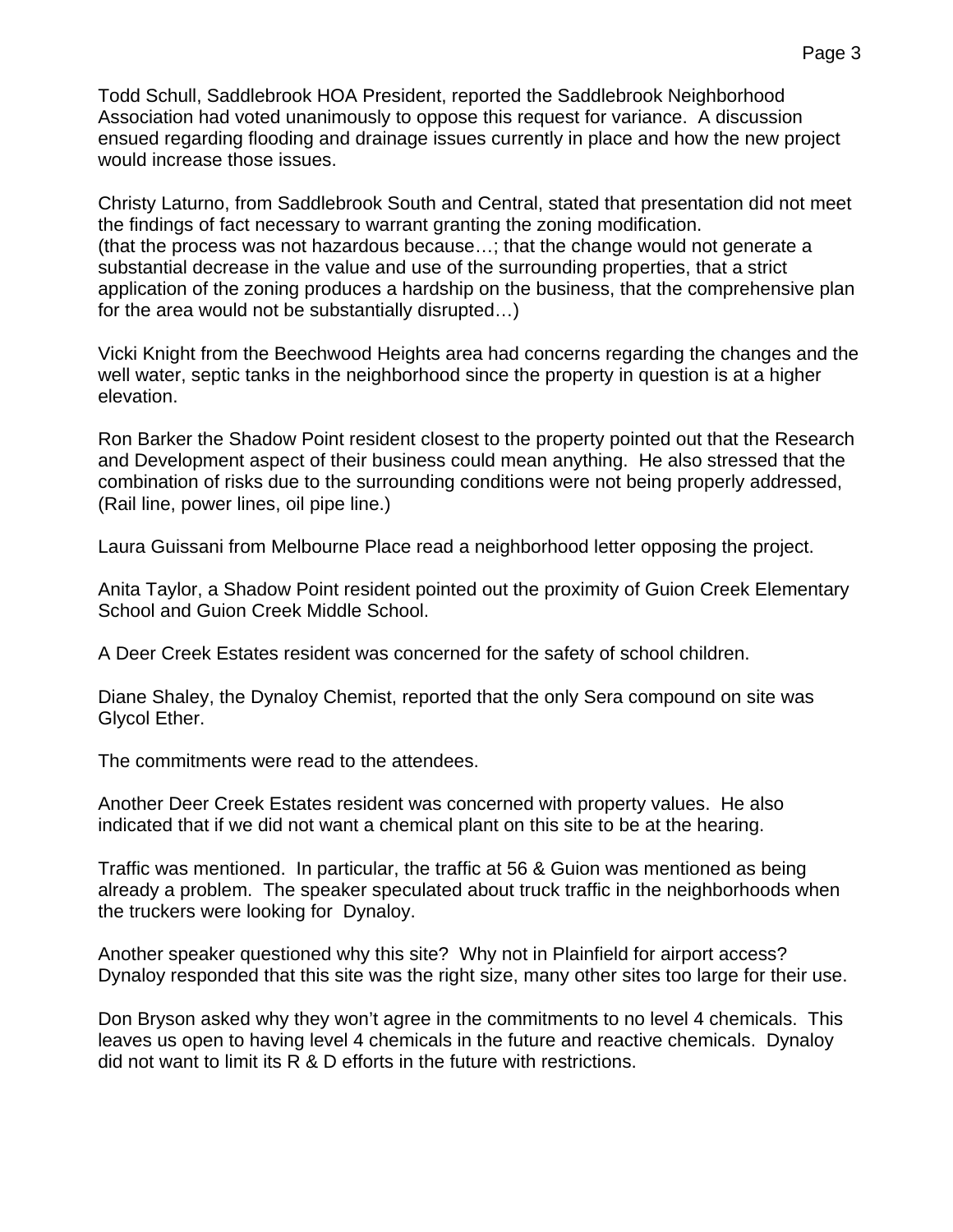Clint Fultz asked about the underground segment and was told that it was just a spill catch, no chemicals would be stored underground. The building would look like an office/warehouse with the front elevation being entirely like an office. No smoke stacks.

Then Clint asked what was in the Purdue report that changed the Staff's recommendation from support to deny? Karen Terrell replied that they felt the use was more appropriate for an I-4S use.

Pat Tutsie asked whether Dynaloy already owned the property or whether it was contingent on the zoning variance? She was told it was contingent.

Sheila Seleman reported the committee had decided to support based in part on Staff's support, however, with the reversal of staff's position now the committee felt it should oppose the petition.

Ed Sankowski called for a vote to not support the petition, Sheila seconded.

PTRA board members present voted 12 to 4 to not support this petition. Motion carried.

VII Land Use – New Business

6520 – 6540 Shanghai Rd – 2004 – UV3-031 Crossroads Engineers requests approval of a subdivision plat to be know as Pikewood.

The Staff doesn't believe there are any commitments on that property. Hunter's Green, Huntington Estates are already zoned D-2. Pat believed it was zoned D-4, but can't find date.

Jeff Reisner, Urbahns Companies, said the plan was to duplicate the surrounding neighborhoods in type, style and size. He said they are trying to match the surrounding commitments and agreeing to preserve the perimeter trees. 68 x 107 ft lots not manufactured homes greater than 900 sq. ft.(prob 1200 ft single story, 1600 ft 2 story) 2 car attached garages brick on front \$125 - \$150,000 sales price range Arbor Homes as Builder

The neighbors say their home values are a lot higher, also said that Arbor Homes does not build to the same standards as the surrounding neighborhoods.

Jeff R said the most recent home sold for \$159,000 in Hunters Green.

PTRA agreed to continue the hearing until Sept 8 while a subcommittee worked on it.

Clint suggested the 3 neighborhoods have 1 Board member assigned to them. Then that neighborhood subdivision could have committees of its own to make sure the neighbors